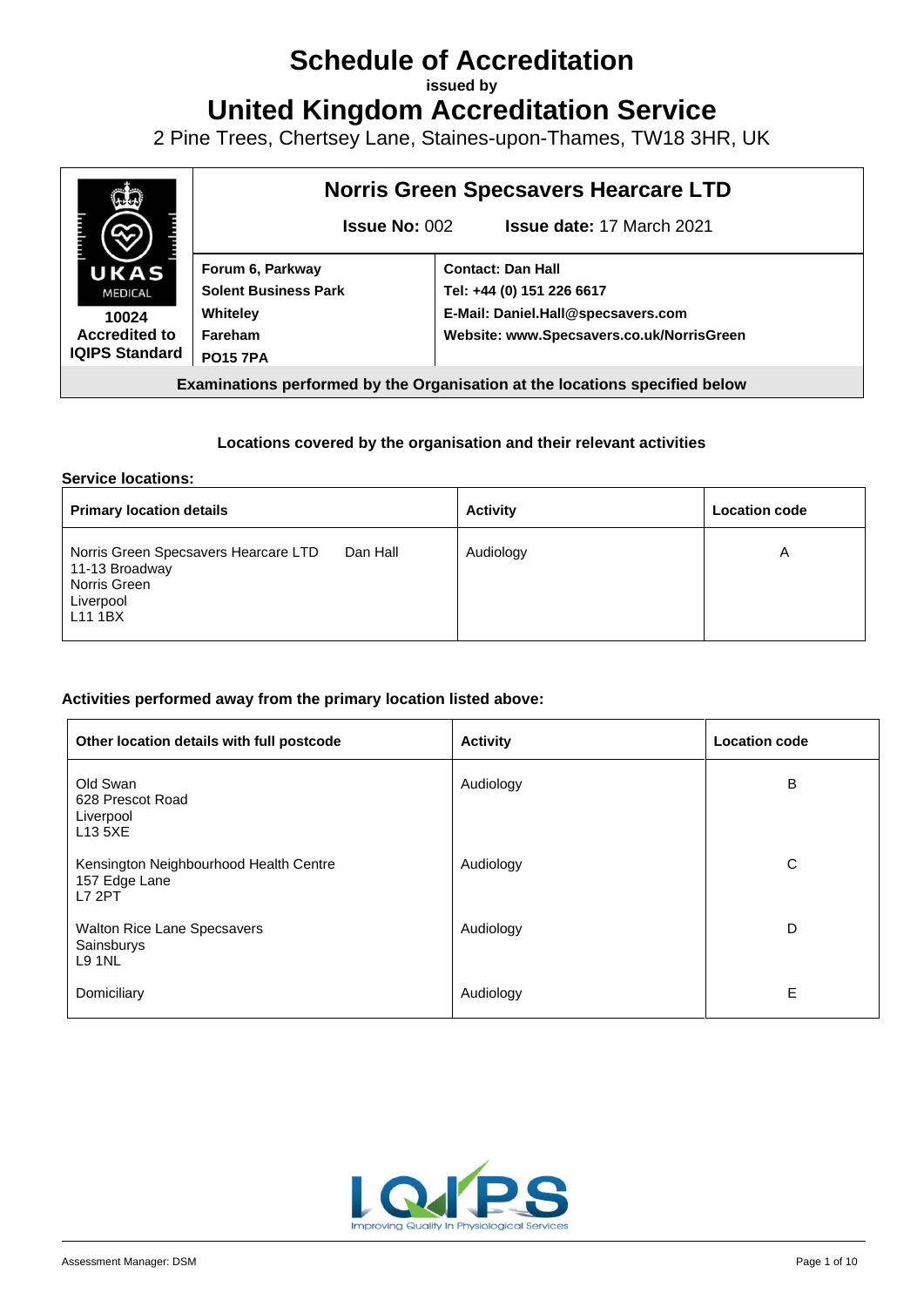

2 Pine Trees, Chertsey Lane, Staines-upon-Thames, TW18 3HR, UK

## **Norris Green Specsavers Hearcare LTD**

**Accredited to IQIPS Standard** **Issue No:** 002 **Issue date:** 17 march 2021

### **Examinations performed by the Organisation at the locations specified below**

#### DETAIL OF ACCREDITATION

| Modality  | Type of Examination/Procedure<br>Performed                       | Equipment used                                                                                                                                                                                                                                                                                                                                                | Location<br>Code |
|-----------|------------------------------------------------------------------|---------------------------------------------------------------------------------------------------------------------------------------------------------------------------------------------------------------------------------------------------------------------------------------------------------------------------------------------------------------|------------------|
|           | Adult Hearing Services -<br>Assessment:                          |                                                                                                                                                                                                                                                                                                                                                               |                  |
| Audiology | Otoscopy<br><b>History Taking</b><br><b>Pure Tone Audiometry</b> | Unity 3 SN: 23001484<br>Headphones:<br>72000406<br>BC: 00600<br>REMS: 78004142<br>Primus SN: 00599<br>Headphones:<br>TDH 39: 71000739<br>BC B71: 77001048<br>REMS: 78001277<br>Sound Proof Booth<br>7019<br>Noah Link:<br>1781111222<br>Fujitsu Lap Tops:<br><b>DSEK037957</b><br>DSEK039168<br>Sound Level Meter:<br>Casella Sound Level<br>Meter<br>1993390 | A                |
|           |                                                                  |                                                                                                                                                                                                                                                                                                                                                               |                  |
|           |                                                                  |                                                                                                                                                                                                                                                                                                                                                               |                  |
|           |                                                                  |                                                                                                                                                                                                                                                                                                                                                               |                  |

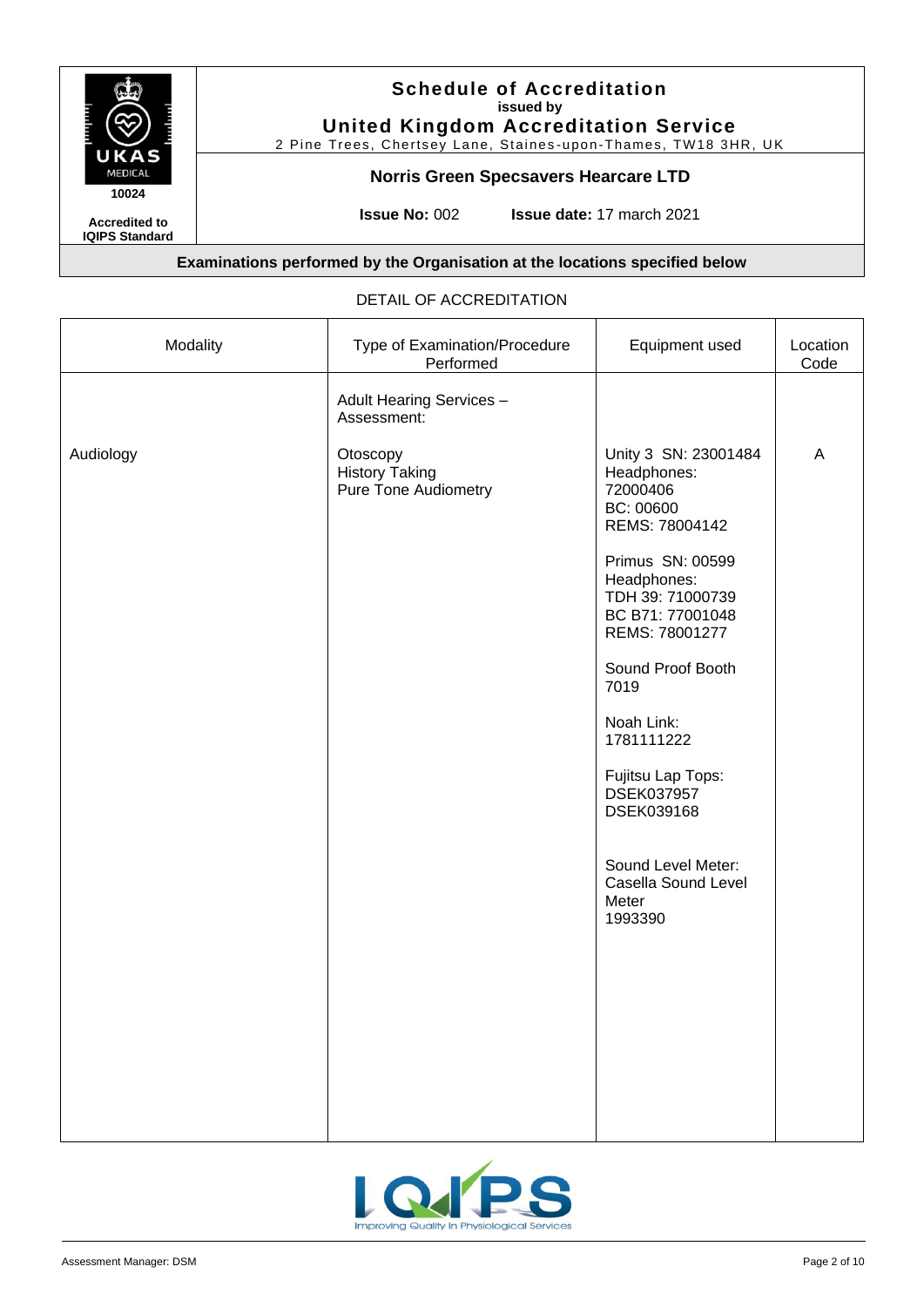

2 Pine Trees, Chertsey Lane, Staines-upon-Thames, TW18 3HR, UK

#### **Norris Green Specsavers Hearcare LTD**

**Accredited to**

**IQIPS Standard**

**Issue No:** 002 **Issue date:** 17 march 2021

| Modality  | Type of Examination/Procedure<br>Performed                                                                                                                                                                               | Equipment used                                                                                                                                                                                                    | Location<br>Code |
|-----------|--------------------------------------------------------------------------------------------------------------------------------------------------------------------------------------------------------------------------|-------------------------------------------------------------------------------------------------------------------------------------------------------------------------------------------------------------------|------------------|
| Audiology | <b>Adult Hearing Services -</b><br>Rehabilitation<br>Glasgow Hearing aid benefit profile<br>Impression Taking<br><b>Hearing Aid Fitting</b><br><b>Real Ear Measurement</b><br>Hearing Aid Diagnostics and<br>Adjustments | Unity 3 SN: 23001484<br>Headphones: DD45<br>72000406<br>BC B71: 00600<br>REMS: 78004142<br>Primus SN: 00599<br>Headphones:<br>TDH 39: 71000739<br>BC B71: 77001048<br>REMS: 78001277<br>Sound Proof Booth<br>7019 | A                |
|           |                                                                                                                                                                                                                          | Noah Link:<br>1781111222<br>Fujitsu Lap Tops:<br>DSEK037957<br>DSEK039168                                                                                                                                         |                  |
|           |                                                                                                                                                                                                                          | Sound Level Meter:<br>Casella Sound Level<br>Meter<br>1993390                                                                                                                                                     |                  |
|           |                                                                                                                                                                                                                          |                                                                                                                                                                                                                   |                  |
|           |                                                                                                                                                                                                                          |                                                                                                                                                                                                                   |                  |

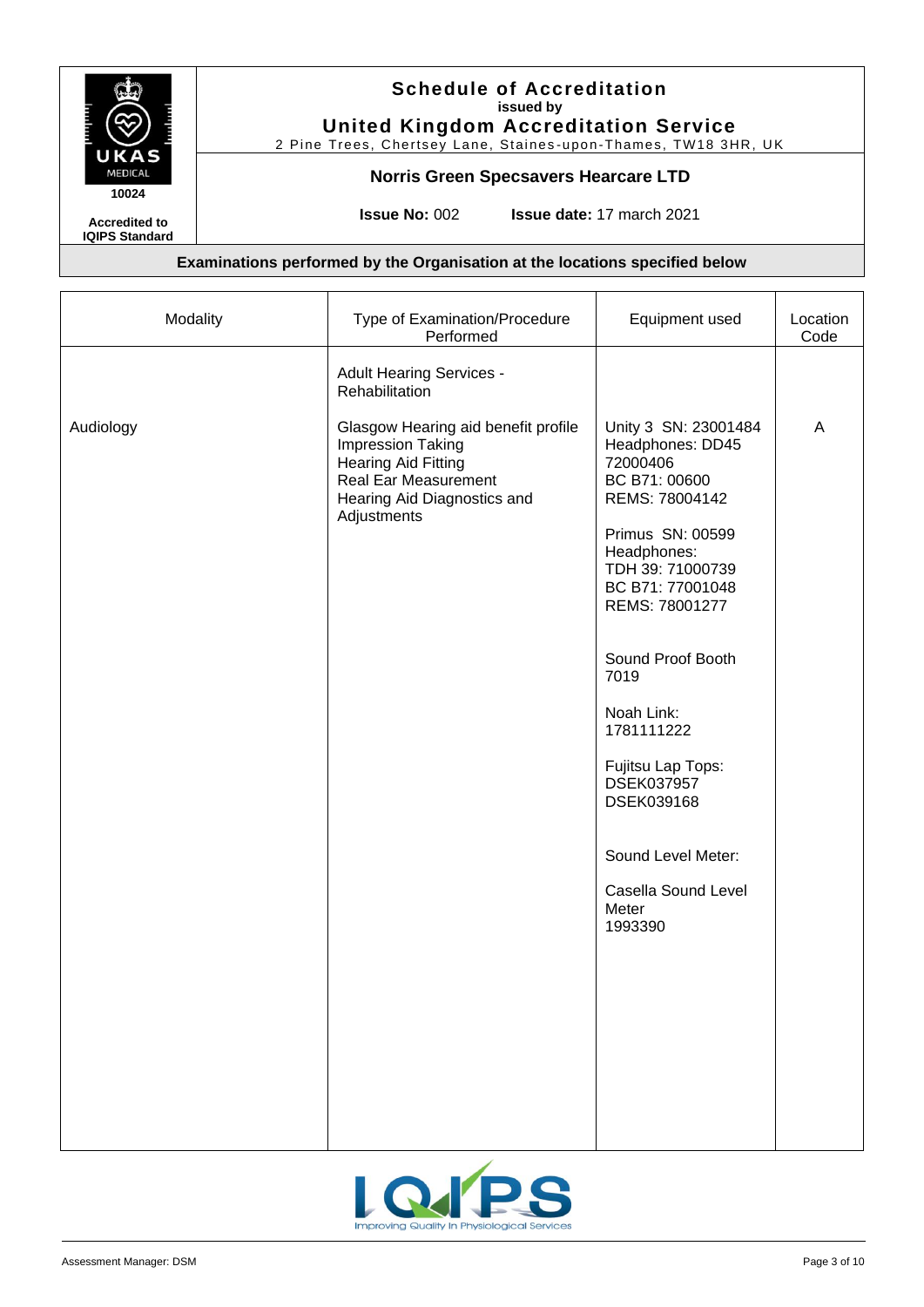

2 Pine Trees, Chertsey Lane, Staines-upon-Thames, TW18 3HR, UK

## **Norris Green Specsavers Hearcare LTD**

**Accredited to**

**IQIPS Standard**

**Issue No:** 002 **Issue date:** 17 march 2021

| Modality  | Type of Examination/Procedure<br>Performed                       | Equipment used                                                                                                                                                                                                                                                                                                                       | Location<br>Code |
|-----------|------------------------------------------------------------------|--------------------------------------------------------------------------------------------------------------------------------------------------------------------------------------------------------------------------------------------------------------------------------------------------------------------------------------|------------------|
|           | Adult Hearing Services -<br>Assessment:                          |                                                                                                                                                                                                                                                                                                                                      |                  |
| Audiology | Otoscopy<br><b>History Taking</b><br><b>Pure Tone Audiometry</b> | Unity 3 SN: 23003200<br>Headphones:<br>DD45 72002663<br>BC B71: 77005185<br>REMS: 78004582<br>Primus Audiometer:<br>716<br>TDH 39: 71000495<br>B-71: 77002896<br>Real Ear Probe:<br>78001444<br>Noah Link:<br>1981151860<br>Fujistu Lap Top:<br>DSEK039179<br>Sound Level Meter:<br>Casella Sound Level<br>Meter Class II<br>1993222 | B                |

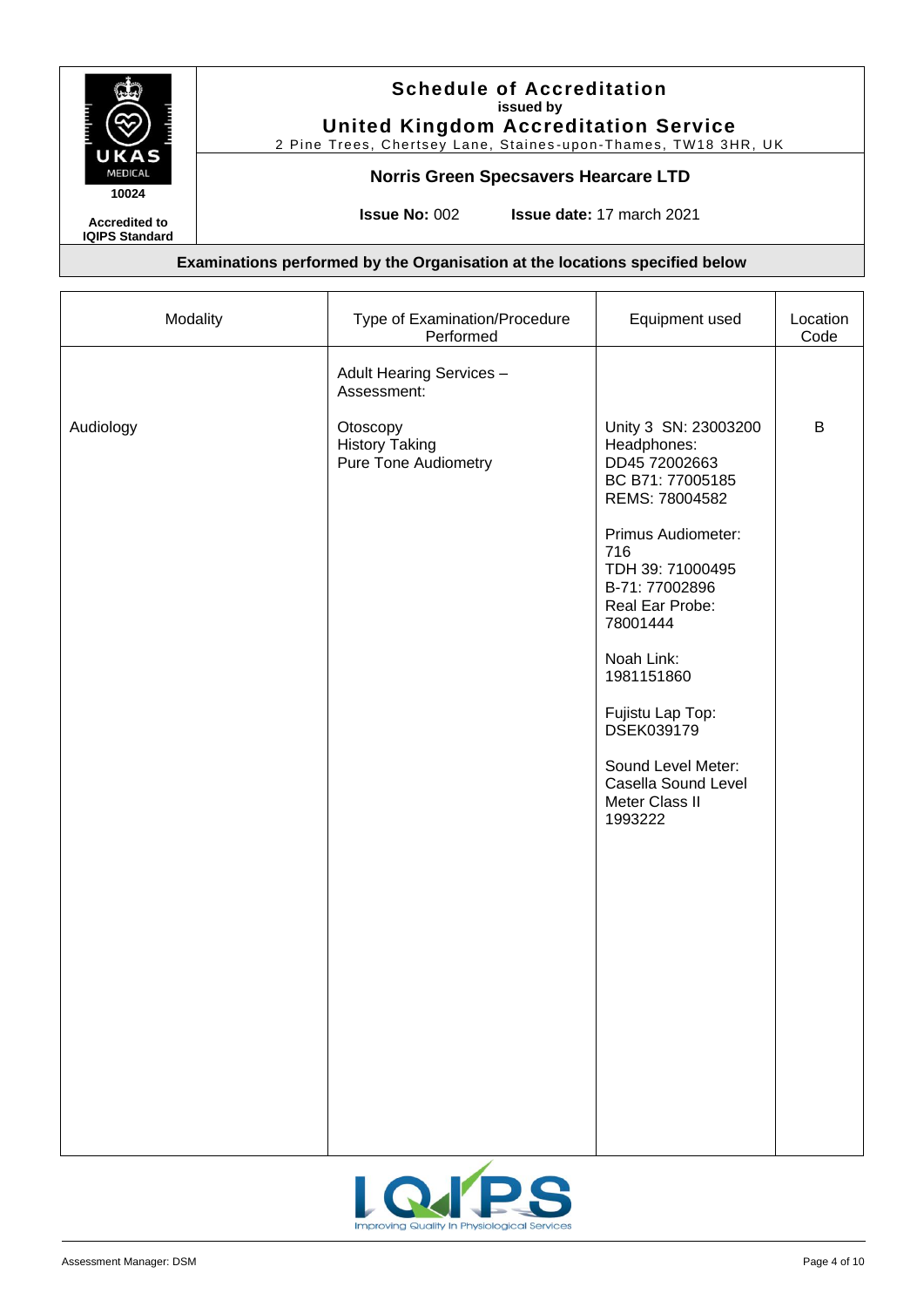

2 Pine Trees, Chertsey Lane, Staines-upon-Thames, TW18 3HR, UK

#### **Norris Green Specsavers Hearcare LTD**

**Accredited to**

**IQIPS Standard**

**Issue No:** 002 **Issue date:** 17 march 2021

| Modality  | Type of Examination/Procedure<br>Performed                                                                                                                                 | Equipment used                                                                                                                                                                                                                                                                                                                       | Location<br>Code |
|-----------|----------------------------------------------------------------------------------------------------------------------------------------------------------------------------|--------------------------------------------------------------------------------------------------------------------------------------------------------------------------------------------------------------------------------------------------------------------------------------------------------------------------------------|------------------|
|           | <b>Adult Hearing Services -</b><br>Rehabilitation                                                                                                                          |                                                                                                                                                                                                                                                                                                                                      |                  |
| Audiology | Glasgow Hearing aid benefit profile<br><b>Impression Taking</b><br><b>Hearing Aid Fitting</b><br><b>Real Ear Measurement</b><br>Hearing Aid Diagnostics and<br>Adjustments | Unity 3 SN: 23003200<br>Headphones:<br>DD45 72002663<br>BC B71: 77005185<br>REMS: 78004582<br>Primus Audiometer:<br>716<br>TDH 39: 71000495<br>B-71: 77002896<br>Real Ear Probe:<br>78001444<br>Noah Link:<br>1981151860<br>Fujitsu Lap Top:<br>DSEK039179<br>Sound Level Meter:<br>Casella Sound Level<br>Meter Class II<br>1993222 | B                |

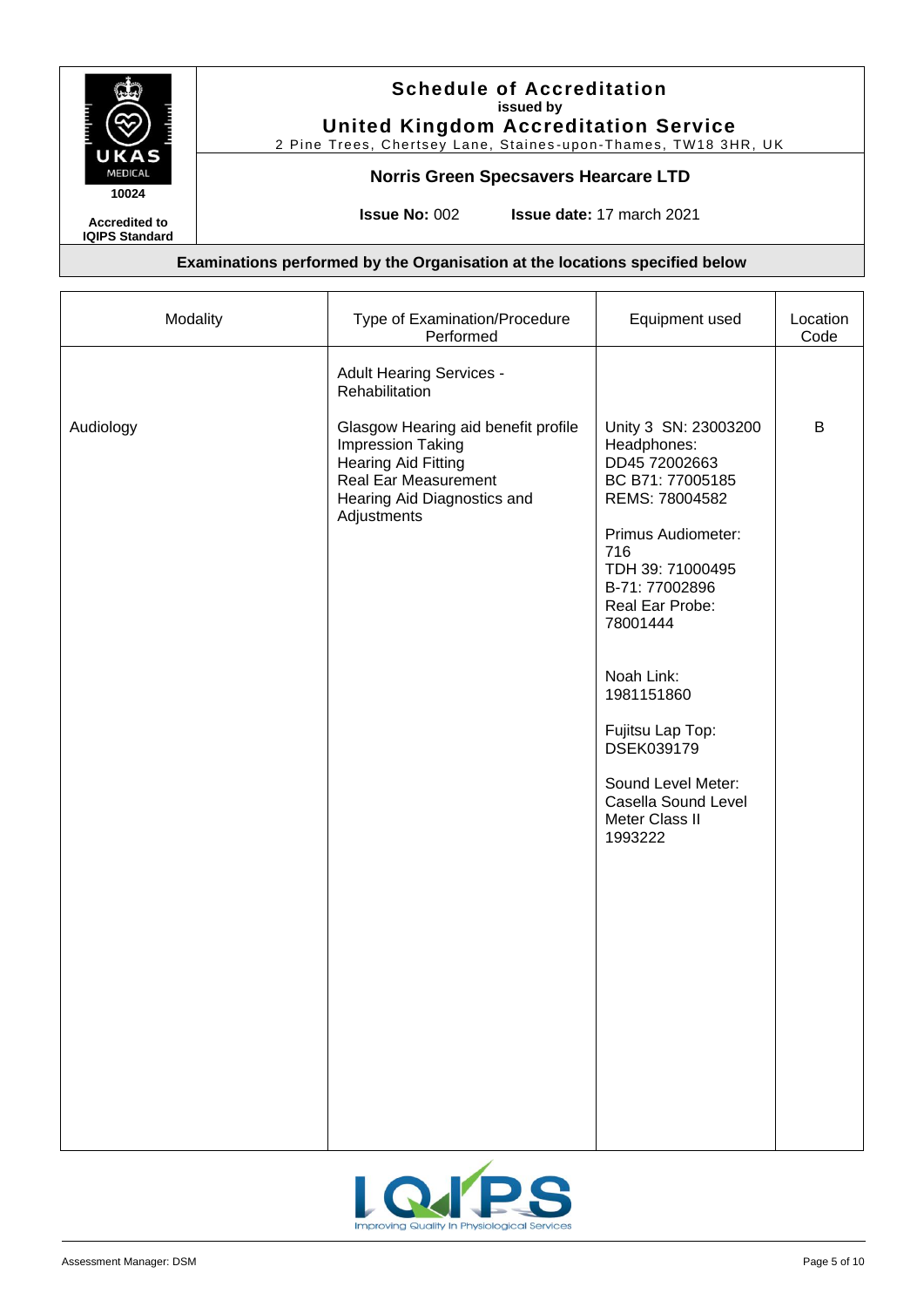

2 Pine Trees, Chertsey Lane, Staines-upon-Thames, TW18 3HR, UK

## **Norris Green Specsavers Hearcare LTD**

**Accredited to**

**IQIPS Standard**

**Issue No:** 002 **Issue date:** 17 march 2021

| Modality  | Type of Examination/Procedure<br>Performed                       | Equipment used                                                                                                                                                                                                                                                                                                                       | Location<br>Code |
|-----------|------------------------------------------------------------------|--------------------------------------------------------------------------------------------------------------------------------------------------------------------------------------------------------------------------------------------------------------------------------------------------------------------------------------|------------------|
|           | Adult Hearing Services -<br>Assessment:                          |                                                                                                                                                                                                                                                                                                                                      |                  |
| Audiology | Otoscopy<br><b>History Taking</b><br><b>Pure Tone Audiometry</b> | Unity 3 SN: 23003200<br>Headphones:<br>DD45 72002663<br>BC B71: 77005185<br>REMS: 78004582<br>Primus Audiometer:<br>716<br>TDH 39: 71000495<br>B-71: 77002896<br>Real Ear Probe:<br>78001444<br>Noah Link:<br>1981151860<br>Fujitsu Lap Top:<br>DSEK039179<br>Sound Level Meter:<br>Casella Sound Level<br>Meter Class II<br>1993222 | $\mathsf{C}$     |
|           |                                                                  |                                                                                                                                                                                                                                                                                                                                      |                  |

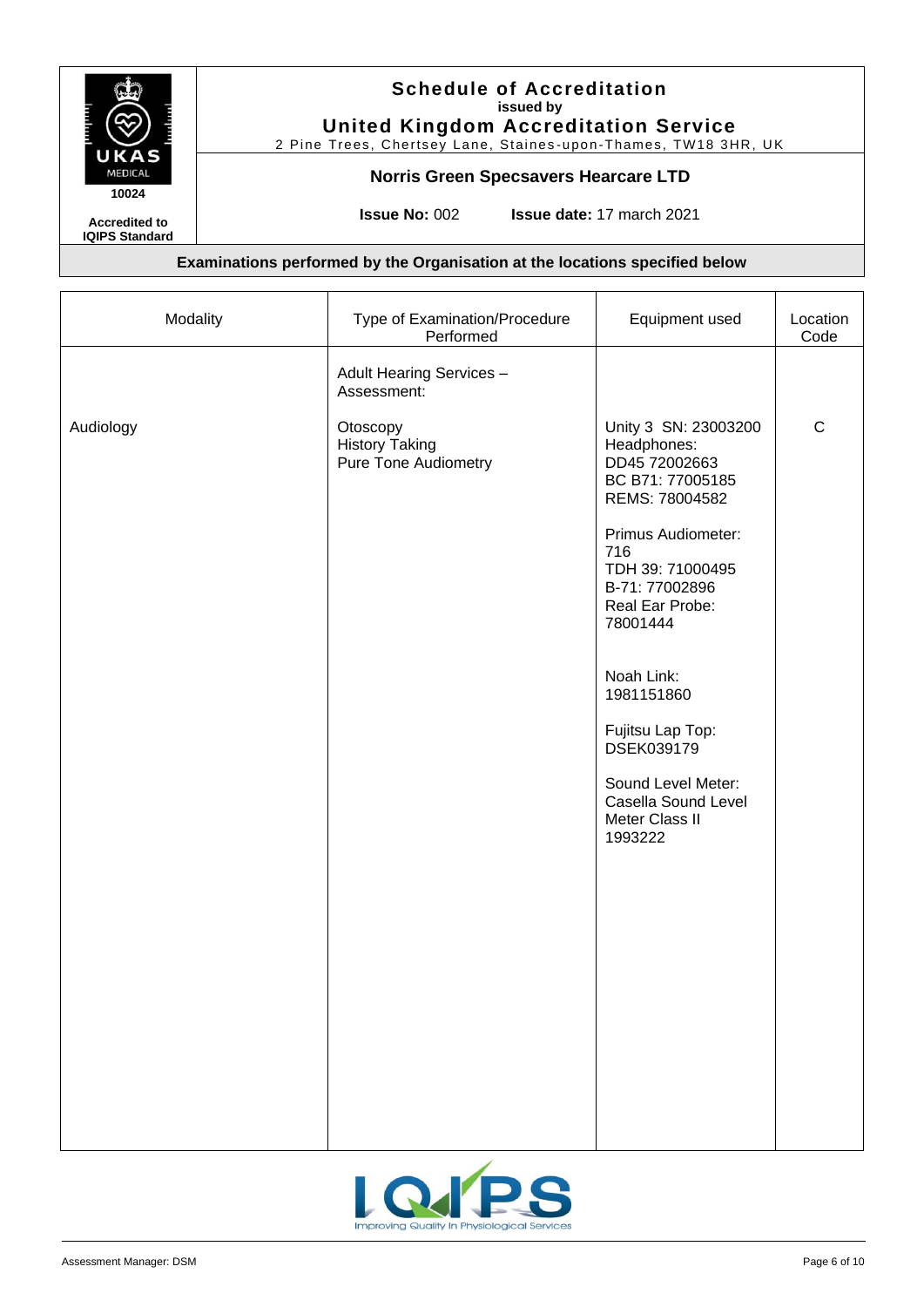

2 Pine Trees, Chertsey Lane, Staines-upon-Thames, TW18 3HR, UK

#### **Norris Green Specsavers Hearcare LTD**

**Accredited to**

**IQIPS Standard**

**Issue No:** 002 **Issue date:** 17 march 2021

| Modality  | Type of Examination/Procedure<br>Performed                                                                                                                          | Equipment used                                                                                                                                                                                                                                                                                                                       | Location<br>Code |
|-----------|---------------------------------------------------------------------------------------------------------------------------------------------------------------------|--------------------------------------------------------------------------------------------------------------------------------------------------------------------------------------------------------------------------------------------------------------------------------------------------------------------------------------|------------------|
|           | <b>Adult Hearing Services -</b><br>Rehabilitation                                                                                                                   |                                                                                                                                                                                                                                                                                                                                      |                  |
| Audiology | Glasgow Hearing aid benefit profile<br>Impression Taking<br><b>Hearing Aid Fitting</b><br><b>Real Ear Measurement</b><br>Hearing Aid Diagnostics and<br>Adjustments | Unity 3 SN: 23003200<br>Headphones:<br>DD45 72002663<br>BC B71: 77005185<br>REMS: 78004582<br>Primus Audiometer:<br>716<br>TDH 39: 71000495<br>B-71: 77002896<br>Real Ear Probe:<br>78001444<br>Noah Link:<br>1981151860<br>Fujitsu Lap Top:<br>DSEK039179<br>Sound Level Meter:<br>Casella Sound Level<br>Meter Class II<br>1993222 | $\mathsf C$      |

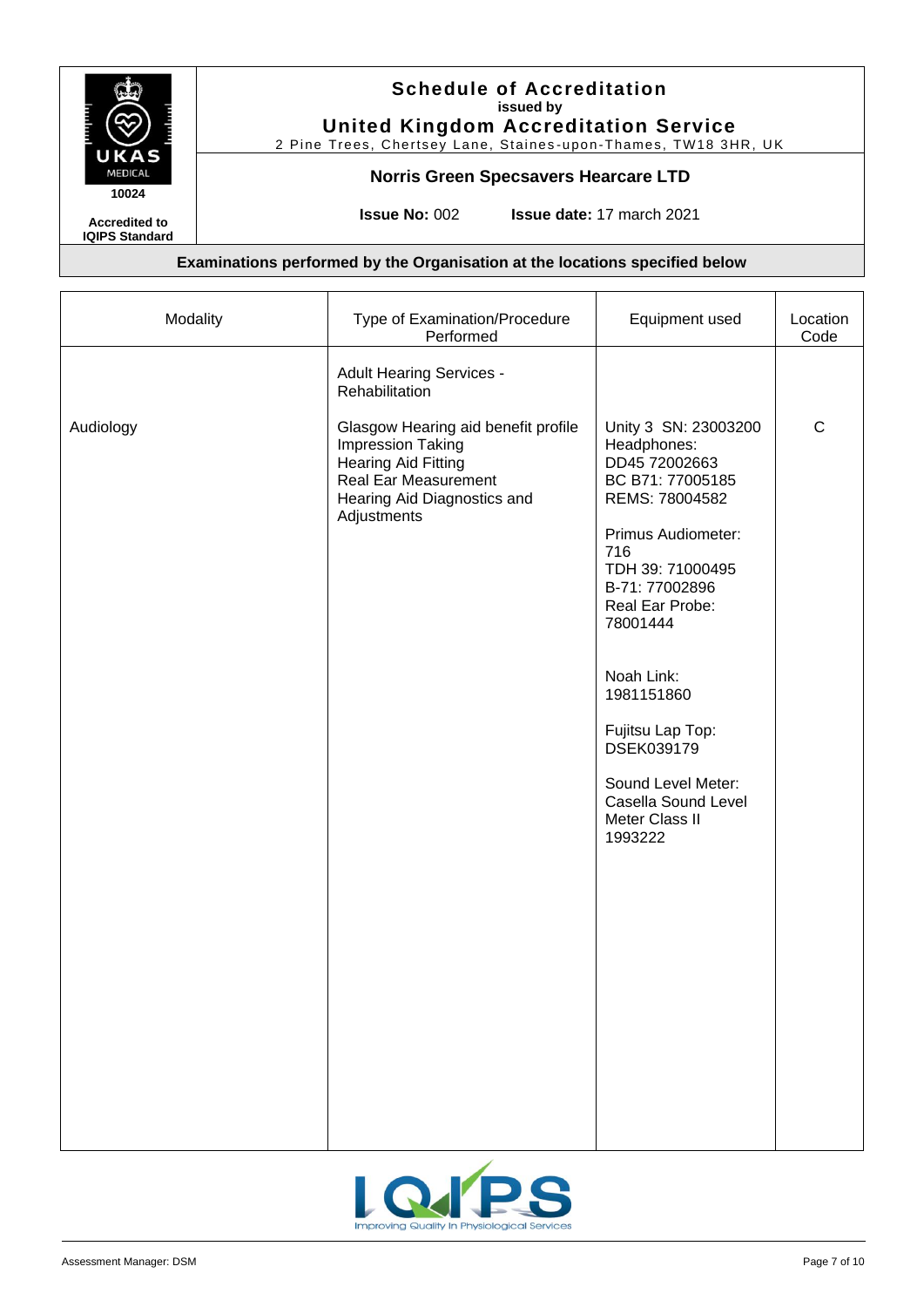

2 Pine Trees, Chertsey Lane, Staines-upon-Thames, TW18 3HR, UK

## **Norris Green Specsavers Hearcare LTD**

**Accredited to**

**IQIPS Standard**

**Issue No:** 002 **Issue date:** 17 march 2021

| Modality  | Type of Examination/Procedure<br>Performed                       | Equipment used                                                                                                                                                                                                                                                                                                                       | Location<br>Code |
|-----------|------------------------------------------------------------------|--------------------------------------------------------------------------------------------------------------------------------------------------------------------------------------------------------------------------------------------------------------------------------------------------------------------------------------|------------------|
|           | Adult Hearing Services -<br>Assessment:                          |                                                                                                                                                                                                                                                                                                                                      |                  |
| Audiology | Otoscopy<br><b>History Taking</b><br><b>Pure Tone Audiometry</b> | Unity 3 SN: 23003200<br>Headphones:<br>DD45 72002663<br>BC B71: 77005185<br>REMS: 78004582<br>Primus Audiometer:<br>716<br>TDH 39: 71000495<br>B-71: 77002896<br>Real Ear Probe:<br>78001444<br>Noah Link:<br>1981151860<br>Fujitsu Lap Top:<br>DSEK039179<br>Sound Level Meter:<br>Casella Sound Level<br>Meter Class II<br>1993222 | D                |
|           |                                                                  |                                                                                                                                                                                                                                                                                                                                      |                  |

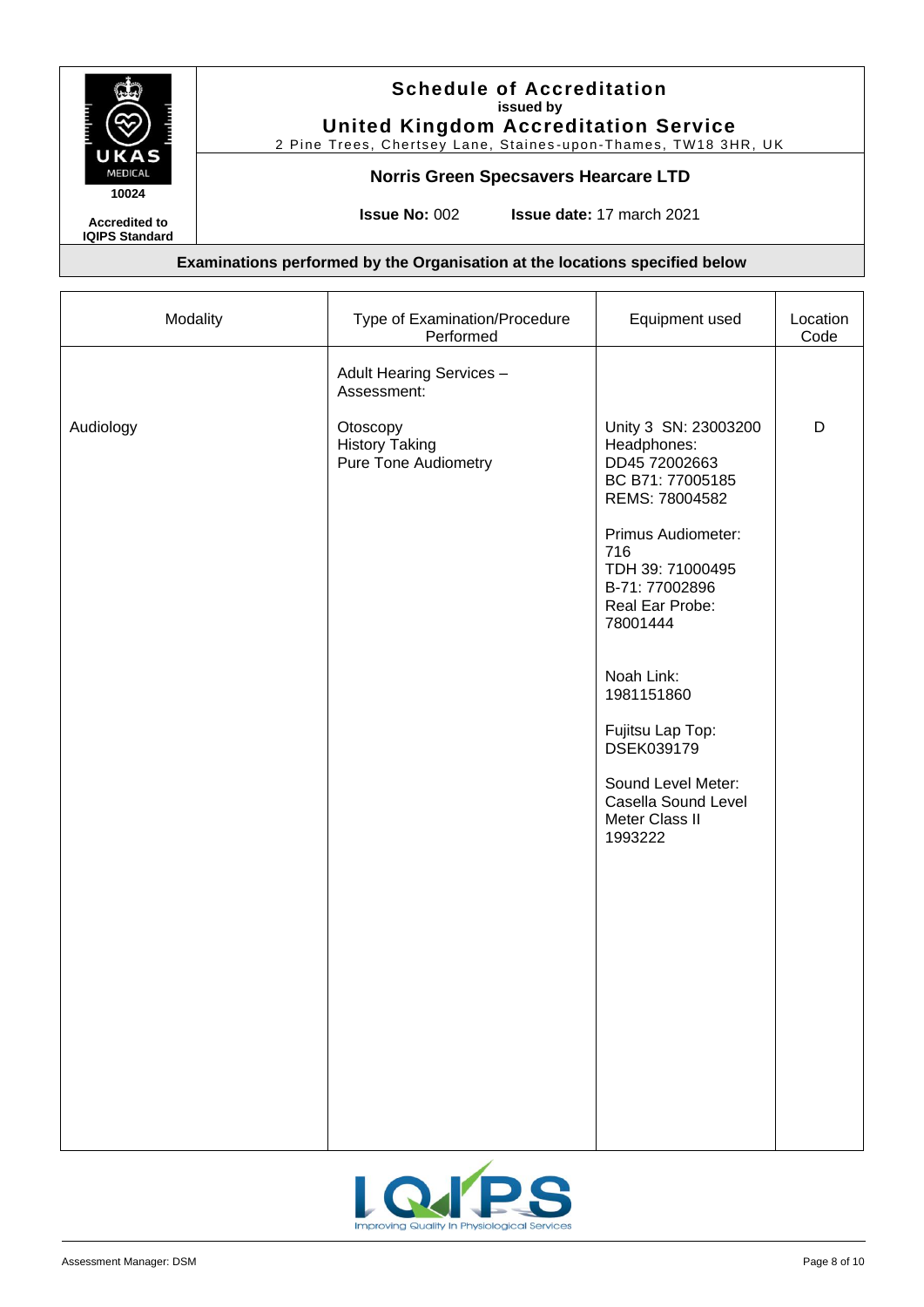

2 Pine Trees, Chertsey Lane, Staines-upon-Thames, TW18 3HR, UK

#### **Norris Green Specsavers Hearcare LTD**

**Accredited to**

**IQIPS Standard**

**Issue No:** 002 **Issue date:** 17 march 2021

| Modality  | Type of Examination/Procedure<br>Performed                                                                                                                                 | Equipment used                                                                                                                                                                                                                                                                                                                       | Location<br>Code |
|-----------|----------------------------------------------------------------------------------------------------------------------------------------------------------------------------|--------------------------------------------------------------------------------------------------------------------------------------------------------------------------------------------------------------------------------------------------------------------------------------------------------------------------------------|------------------|
|           | <b>Adult Hearing Services -</b><br>Rehabilitation                                                                                                                          |                                                                                                                                                                                                                                                                                                                                      |                  |
| Audiology | Glasgow Hearing aid benefit profile<br><b>Impression Taking</b><br><b>Hearing Aid Fitting</b><br><b>Real Ear Measurement</b><br>Hearing Aid Diagnostics and<br>Adjustments | Unity 3 SN: 23003200<br>Headphones:<br>DD45 72002663<br>BC B71: 77005185<br>REMS: 78004582<br>Primus Audiometer:<br>716<br>TDH 39: 71000495<br>B-71: 77002896<br>Real Ear Probe:<br>78001444<br>Noah Link:<br>1981151860<br>Fujitsu Lap Top:<br>DSEK039179<br>Sound Level Meter:<br>Casella Sound Level<br>Meter Class II<br>1993222 | D                |